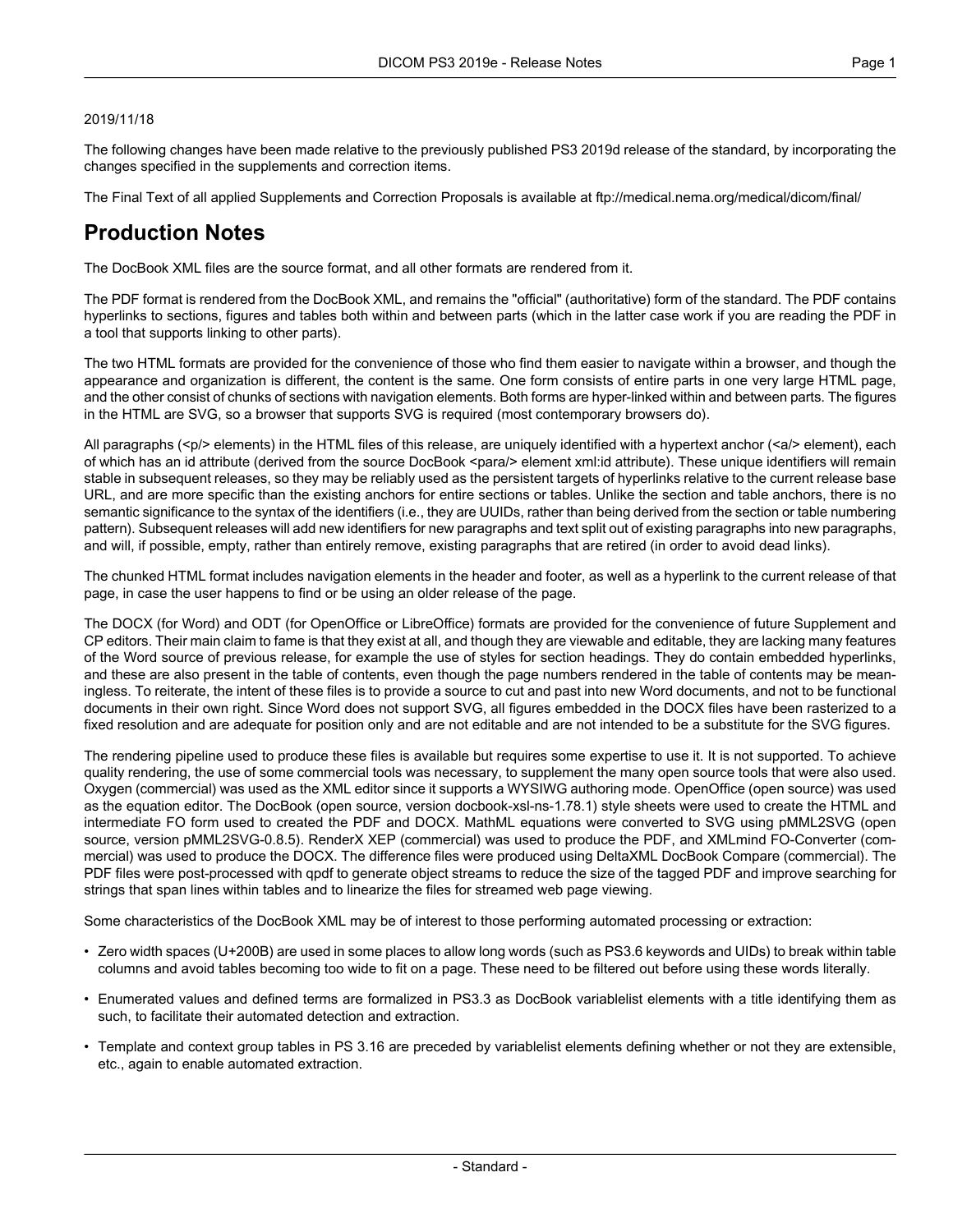• Hyperlinks (xref and link elements) are used extensively but may obscure the identifier of what is being linked to from the perspective of automated extraction. It may be useful to consult the olink targetdb files that are included in the package to "look up" the target of such links, rather than reinventing this mechanism, which is used by the DocBook stylesheets for cross-document linking. E.g., one can look up "sect\_TID\_300" in "output/html/targetdb/PS3\_16\_target.db" to determine that it has a "number" of "TID 300" and a "ttl" of "Measurement", etc.

# **Changes to Parts**

### **General Changes**

#### •

# **PS3.1**

• Fix grammar in real world entity definition

# **PS3.2**

- CP [1726](#page-3-0)
- CP [1907](#page-4-0)

# **PS3.3**

- Update Sup 175 SVG figures
- Correct module references in tables A.86.1.4-1 and A.86.1.5-1
- Fix duplicate Set in section title for C.36.10.1.1
- CP [1721](#page-3-1)
- CP [1893](#page-4-1)
- CP [1899](#page-4-2)
- CP [1902](#page-4-3)
- CP [1905](#page-4-4)
- CP [1906](#page-4-5)
- CP [1909](#page-4-6)
- CP [1910](#page-4-7)
- CP [1911](#page-4-8)
- CP [1913](#page-4-9)

### **PS3.4**

- CP [1726](#page-3-0)
- CP [1901](#page-4-10)
- CP [1907](#page-4-0)
- CP [1909](#page-4-6)
- CP [1910](#page-4-7)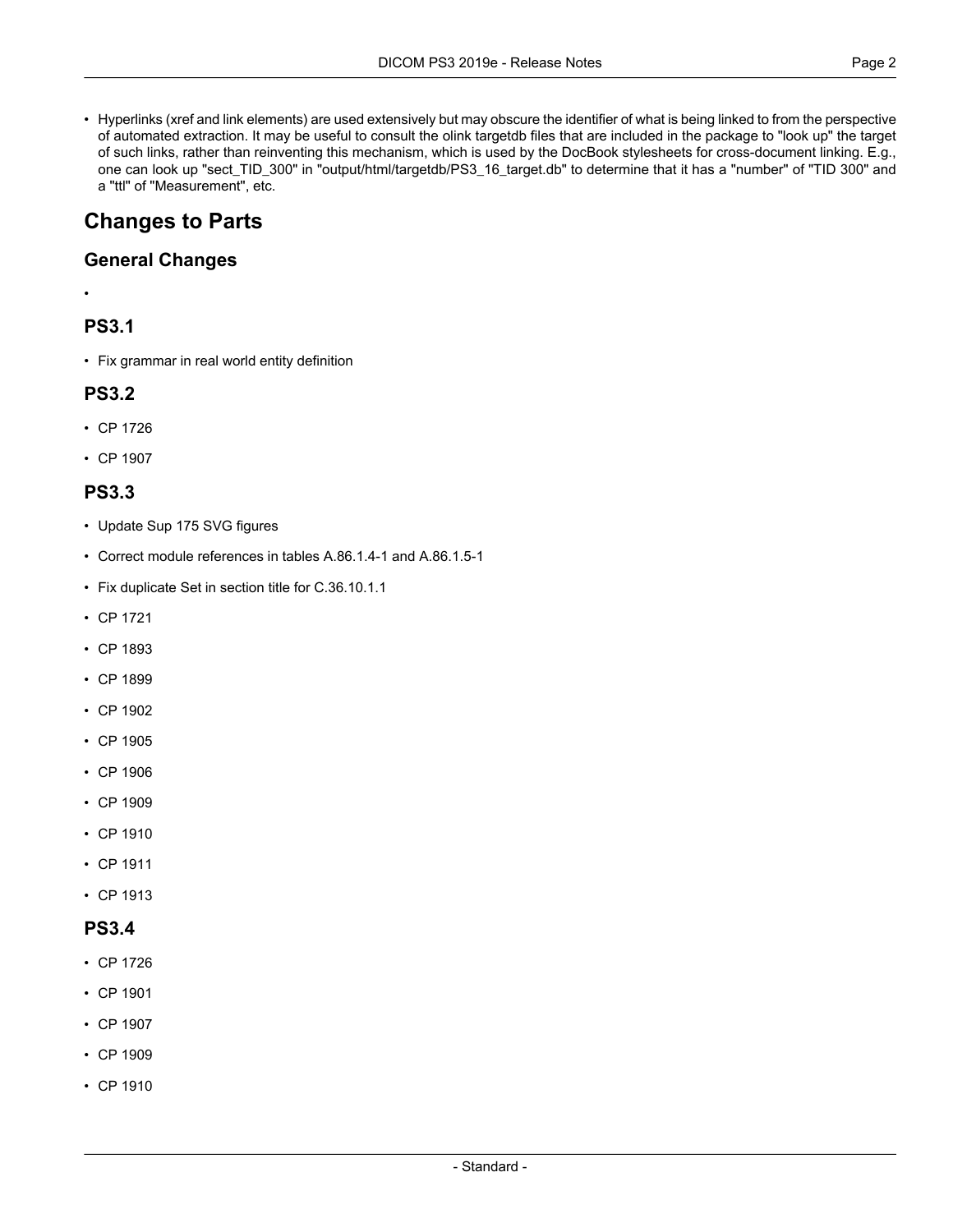#### **PS3.5**

- CP [1888](#page-3-2)
- CP [1899](#page-4-2)
- CP [1900](#page-4-11)

### **PS3.6**

- CP [1721](#page-3-1)
- CP [1852](#page-3-3)
- CP [1867](#page-3-4)
- CP [1895](#page-4-12)
- CP [1901](#page-4-10)
- CP [1906](#page-4-5)
- CP [1907](#page-4-0)

#### **PS3.7**

**PS3.8**

### **PS3.10**

- Update CP 1729 SVG figures
- Add PS3.22 RTV to Figure 6.2-2
- CP [1895](#page-4-12)

#### **PS3.11**

**PS3.12**

```
PS3.14
```
### **PS3.15**

- Correct tag for Long Device Description
- CP [1912](#page-4-13)

# **PS3.16**

- Correct spelling of transverse for various fetal ultrasound measurement LOINC codes
- CP [1852](#page-3-3)
- CP [1867](#page-3-4)
- CP [1886](#page-3-5)
- CP [1890](#page-3-6)
- CP [1891](#page-4-14)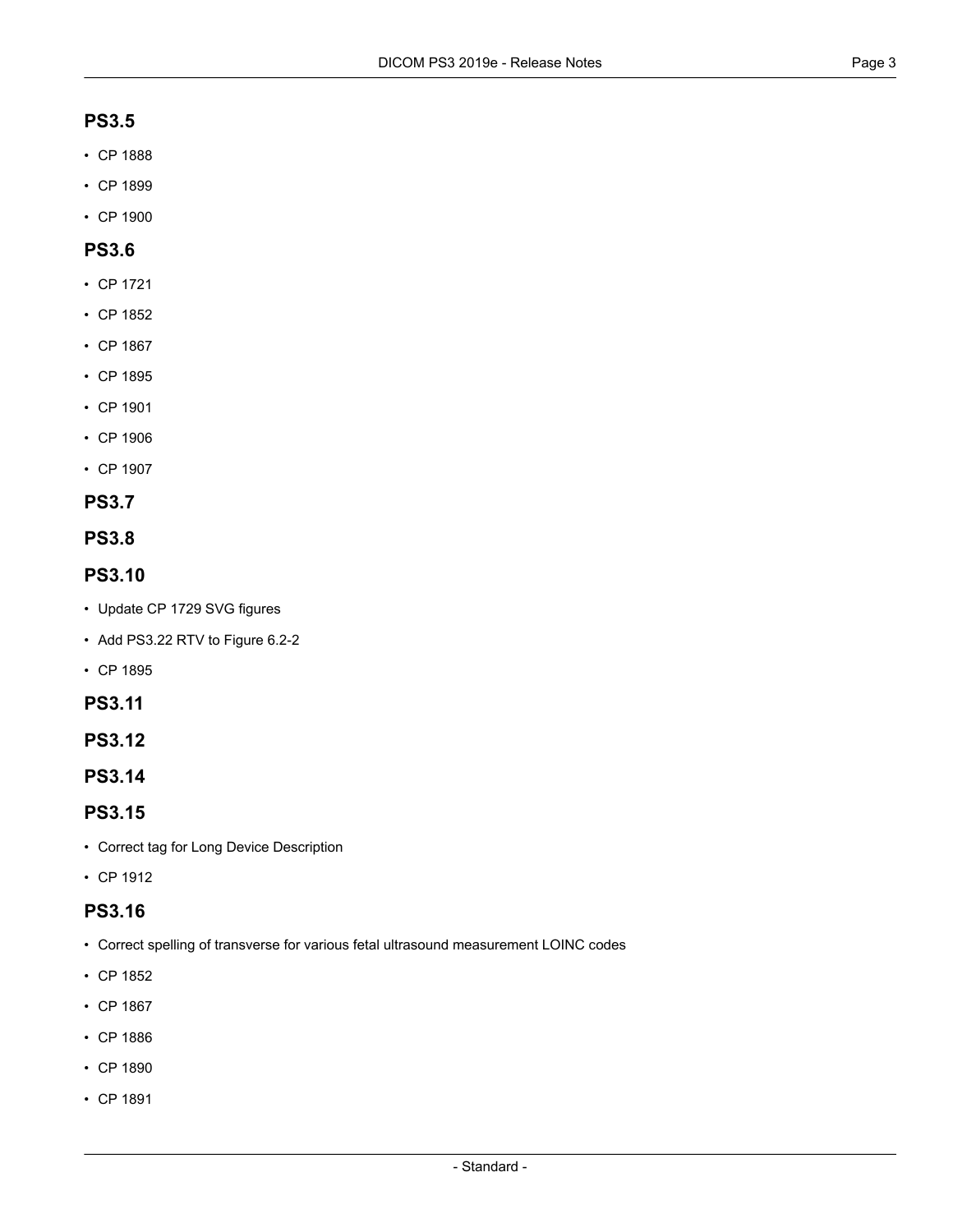- CP [1892](#page-4-15) but use selective zero width breaking space to keep Annex D column widths tractable
- CP [1894](#page-4-16)
- CP [1903](#page-4-17)
- CP [1904](#page-4-18)
- CP [1905](#page-4-4)

#### **PS3.17**

- Update Sup 202 SVG figures
- Update CP 1850 SVG figure
- Fix typos in various UPS and UPS in RT figures including Figure BBB.3.1.1-1, Figure BBB.3.2.1-1 and Figure GGG.5-1

#### **PS3.18**

- Update Sup 183 SVG figures
- CP [1777](#page-3-7)
- CP [1895](#page-4-12)
- CP [1900](#page-4-11)
- CP [1901](#page-4-10)
- CP [1907](#page-4-0)

#### **PS3.19**

- **PS3.20**
- **PS3.21**

#### **PS3.22**

• Update Sup 202 SVG figures

# <span id="page-3-1"></span><span id="page-3-0"></span>**Supplements Incorporated**

# <span id="page-3-7"></span>**Correction Items Incorporated**

- <span id="page-3-3"></span>**CP [1721](ftp://medical.nema.org/medical/dicom/final/cp1721_ft_ClarificationOfDistancesInIonBeams.pdf)** Clarification of Distances in Ion Beams
- <span id="page-3-4"></span>**CP [1726](ftp://medical.nema.org/medical/dicom/final/cp1726_ft_Add_note_to_ignore_unknown_tags_on_cfind.pdf)** Add clarification note that C-FIND SCP should ignore unknown standard and private tags
- <span id="page-3-5"></span>**CP [1777](ftp://medical.nema.org/medical/dicom/final/cp1777_ft_STOW-RS_PhotometricInterpretationDerivation.pdf)** Derivation of Photometric Interpretation in STOW-RS
- <span id="page-3-2"></span>**CP [1852](ftp://medical.nema.org/medical/dicom/final/cp1852_ft_addboundedby.pdf)** Add code for bounding box for SR
- <span id="page-3-6"></span>**CP [1867](ftp://medical.nema.org/medical/dicom/final/cp1867_ft_aivisualexplanations.pdf)** Add codes for AI visual explanation maps
- **CP [1886](ftp://medical.nema.org/medical/dicom/final/cp1886_ft_transrectalbeampath.pdf)** Add missing trans-rectal to ultrasound beam path context group
- **CP [1888](ftp://medical.nema.org/medical/dicom/final/cp1888_ft_newvrsandlengthsforexplicit.pdf)** Add missing trans-rectal to ultrasound beam path context group
- **CP [1890](ftp://medical.nema.org/medical/dicom/final/cp1890_ft_renalintralobular.pdf)** Add more renal vessels